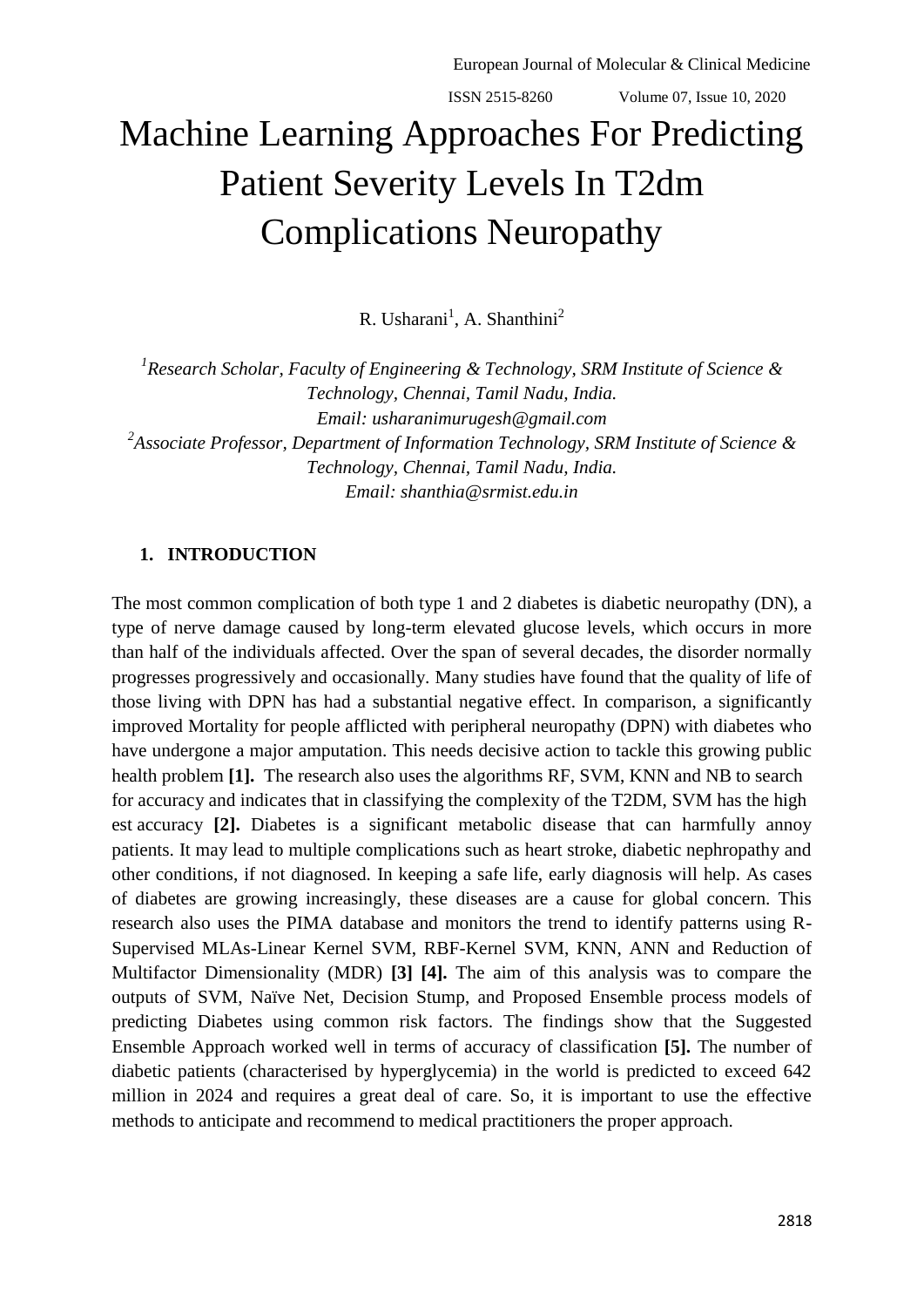## **2. RELATED WORKS**

This study finding the correlation among those factors using heatmap visualization techniques in Machine Learning. Many researchers have conducting analysis on the performance of various algorithms and similar approaches to find potential gaps in this area of analysis. This chapter summarises several important works. First of all to make the data correct, relevant and accessible, it is most important to specify the parameters that will assist the study in determining the source of the DPN. Of the 20 features recorded for each patient, 13 were found to impact the progress of the DM patient towards DPN. Age, type of diabetes, degree of education, BMI, blood pressure history, systolic blood pressure, foot ulcer history, drug, weight, history of laser photocoagulation, length, average blood glucose and height were the 13 characteristics identified. **[6, 7]**.

| <b>Significant Risk Factors associated with DPN</b> | <b>References</b> |
|-----------------------------------------------------|-------------------|
| Age                                                 | $[8-11]$          |
| <b>BMI</b> (obesity)                                | [8][13][19]       |
| <b>Blood Glucose</b>                                | [8][18][19]       |
| HbA1c                                               | [14][18]          |
| Triglycerides                                       | $[19-21]$         |
| <b>Blood Pressure</b>                               | $[22-24]$         |
| Urea Serum Creatinine                               | [25, 26]          |
| <b>GFR</b>                                          | [27,28]           |
| Hyperglycemia                                       | $[29-32]$         |
| Microalbuminuria                                    | $[33-37]$         |
| DiabetesMellitus and its duration of years          | $[10][38-40]$     |

The following Table 1 depicts the various significant factors associated with DPN.

Table 1: Significant Risk Factors associated with DPN along with references

#### **Age and risk of DPN**

The impact of age on diabetic peripheral neuropathy has been described in [8-11] all of the article's reports and they have shown revealed substantial age gaps through the univariate analysis and the multivariate analysis.

#### **BMI (Obesity) and risk of DPN**

The effects of BMI on DPN has been analysed in all the studies **[8][13][19].** Obesity has been described as a risk factor in DPN in the Southern German population. Obesity and the existence of at least 2 cardiovascular risk factors (triglycerides or plasma glucose, decreased HDL, increased waist circumference, hypertension) in the general US population aged 40 years or older raise the possibility of peripheral neuropathy (OR: 2.20, 95 percent CI: 1.43- 3.39).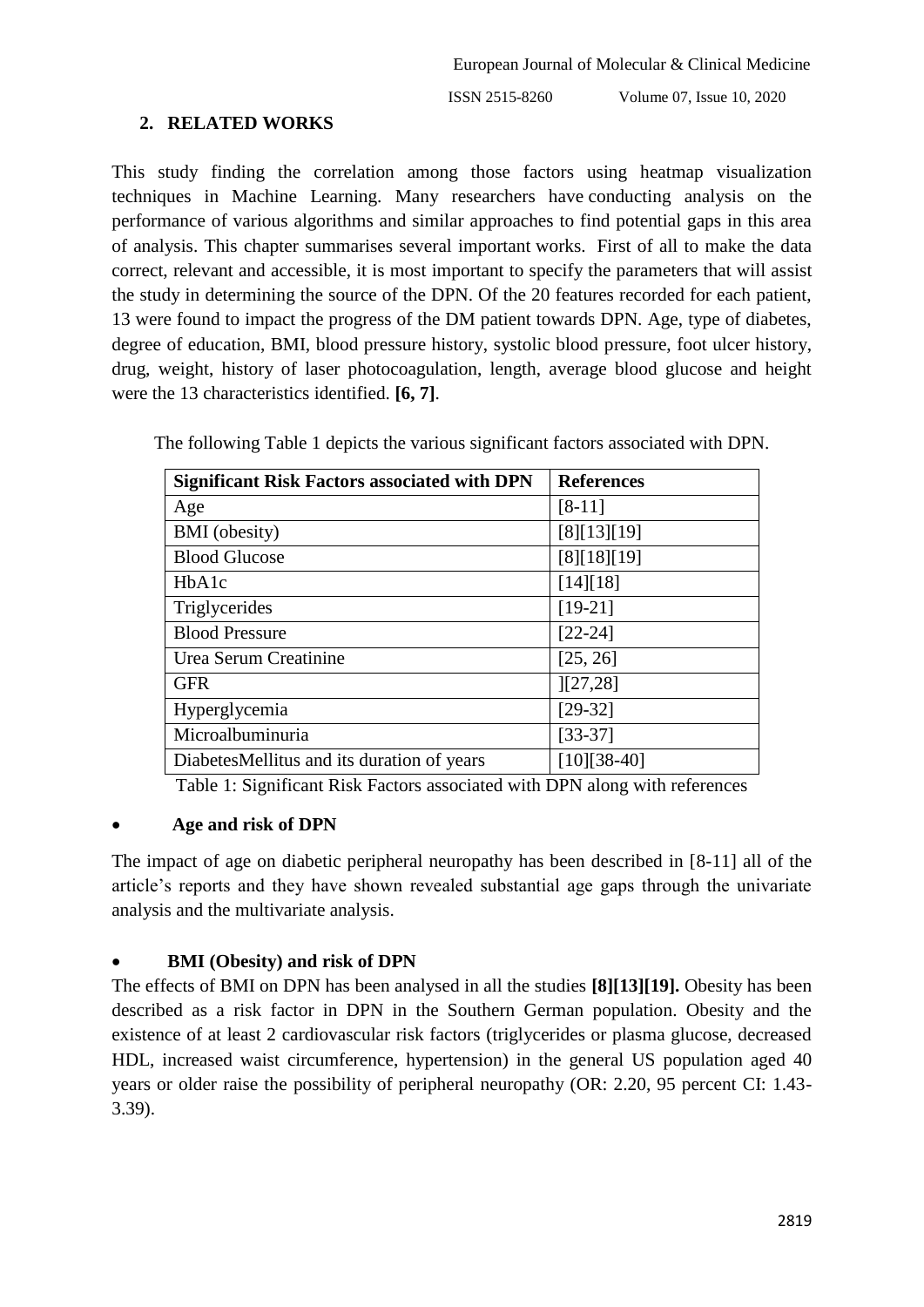#### **Blood Glucose and risk of DPN**

Fasting plasma glucose (FPG) **[8][18][19]** High blood sugar (glucose) can injure nerves throughout your body. The results of the studies have been established a syndromic link between neuropathy associated with impaired glucose tolerance and the sensory-predominant neuropathy commonly observed in early diabetes.

## **HbA1c and Risk of DPN**

The results of the Nisar et al and Fargol Booya et al., [16][17] studies confirm reports regarding the association of neuropathy with glycemic control (HbA1C), age, BMI and duration of disease.

## **Triglycerides and Risk of DPN**

The studies **[19][21]** have shown that the presence of triglycerides in diabetics' normal blood functions raises the risk of neurological damage.

## **Blood Pressure and Risk of DPN**

Federica Di Gennaro et al., and Vincenza Spallone assesses the clinical correlates of Morning Blood Pressure Surge (MBPS) in a diabetic population, with particular attention paid to diabetic complications and diabetic neuropathy. Also found that the framework highlights the relevance of assessing BP variability in people with diabetes. These research reports confirm that vascular disease is associated with increased MBPS diabetes in the population, diastolic blood pressure as well as cardiovascular autoimmune disease (CAN) [**22][24]**

## **Urea Serum Creatinine and Risk of DPN**

Diabetic patients with high urea levels, high cholesterol and triglycerides levels should therefore be considered at higher risk for peripheral neuropathy [25]. The researchers found that if the incidence of DPN developed, abnormal lipid profile, elevated urea and reduced RBC levels point to the coexistence of cardiovascular and renal comorbid conditions [26].

## **GFR and Risk of DPN**

The variety of neurologic conditions affecting the central nervous system and the peripheral nervous system are caused by chronic renal failure. The kidneys do not perform well as they should, frequently due to a mismatch of salts and chemicals. The risks of damages to the peripheral nerve may be raised by this mismatch, leading to neuropathy. The research was exploring the relationship between the Glomerular Filtration Rate (GFR) and microvascular complications in type II diabetes mellitus such as diabetic neuropathy and nephropathy Patients of (DM) [27,28]

## **Hyperglycemia and risk of DPN**

The central nervous system (CNS) damage related to hyperglycemia. The obvious hyperglycemia present in diabetes can development of abnormalities and it has been discussed the evidence for insulinopenia in type 1 and insulin resistance in type 2 diabetes as causal factors in the development of DPN. Moreover, data suggest that other factors may also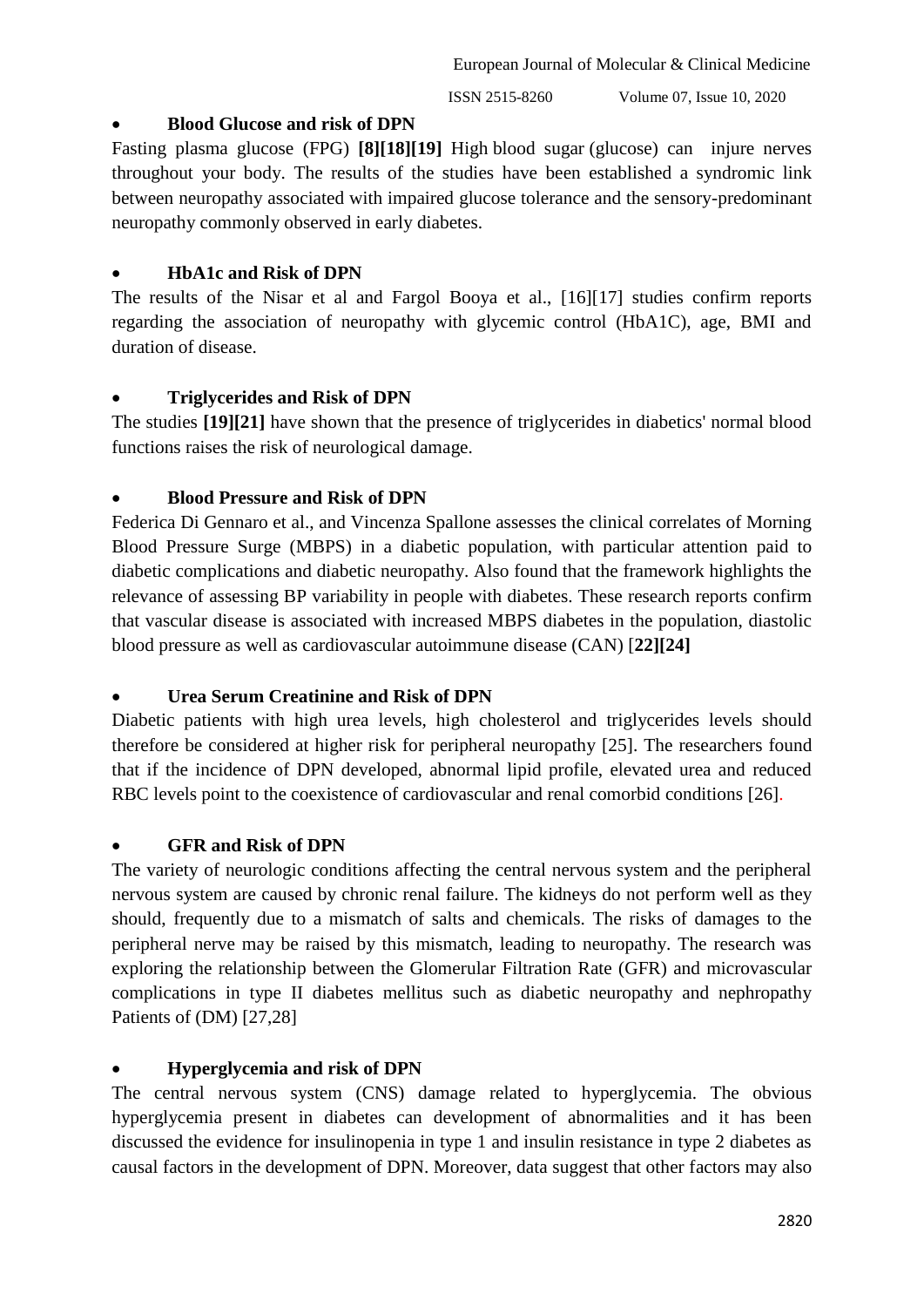ISSN 2515-8260 Volume 07, Issue 10, 2020

contribute. The study suggested that these two cases actually represent a single cause of impaired insulin signalling [29-32].

#### **Microalbuminuria and risk of DPN**

Diabetic neuropathy observed in this study have been using distal symmetrical sensory motor neuropathy. This design of this study revealed that microalbuminuria can be an essential cause for microvascular complications in type 2 diabetes. The authors concluded that the incidence of microalbuminuria in patients with type-2 diabetes is considered significant. More it also indicates an early stage of diabetic nephropathy. Therefore, strict control of hyperglycemia and hypertension should deal early. It helps to prevent the other host of diabetes related complications occurring in future. Hence, it is clear that microalbuminuria is significantly related to the neurological presence [33-37].

#### **Duration of Diabetes and Risk of DPN**

The research framework [10] [38-40] assessed Diabetic neuropathy is strongly associated with duration of diabetes and other factors such as HbA1c and GFR.

#### **Heatmap Visualization Technique**

An expansion to the Heat Map has been presented in this work. Algorithm Based Feature Selection. This facilitates the automated collection of threshold parameters that help to enhance the efficiency of generalisation of high-dimensional data such as mass spectrometry. Using several cancer datasets, the authors have conducted a comparative analysis and compared the well-known Recursive Feature Elimination algorithm. The findings showed better efficiency of the grouping, which is very comparable with other related tests. Because of these results, it is possible to create datasets of visual images that are mapped to the original space by generating a heatmap representation of the data, and this will aid in the quest for regions of interest, not just from the point of view of the feature selection, but also for instance selection [41]. The authors illustrated the efficiency of Complex Heatmap to easily expose trends and links between different sources. Four databases of information related to multidimensional genomic evidence in the real world [42]. A new local dimension reduction algorithm suggested by the researchers was used in feature discovery and extraction of features. This article concentrates on extracting the high-dimensional hidden potential structure inMicroarray data for various categories, and explanation and comprehension. The effects of the potential structure information provided with the heatmap graph are also used. The suggested algorithm for the exploration of gene co-expression and coregulation can be efficiently extended to microarray data analysis [43]. A novel research analysis, univariate feature selection, feature importance, and correlation matrix with heat map were applied to find the optimum data subset of erythematosquamous disease in three feature extraction techniques. For calculating model efficiency, four classification techniques are used: Gaussian Naïve Bayesian (NB), Decision Tree (DT), Support Vector Machine (SVM), and Random Forest. The stacking ensemble approach is then introduced to boost the model's predictive efficiency [4]. The heat map image that reveals 11 distinct proteins for HT carcinoma cells that assist in cell survival/apoptosis was considered in this study. Three kinds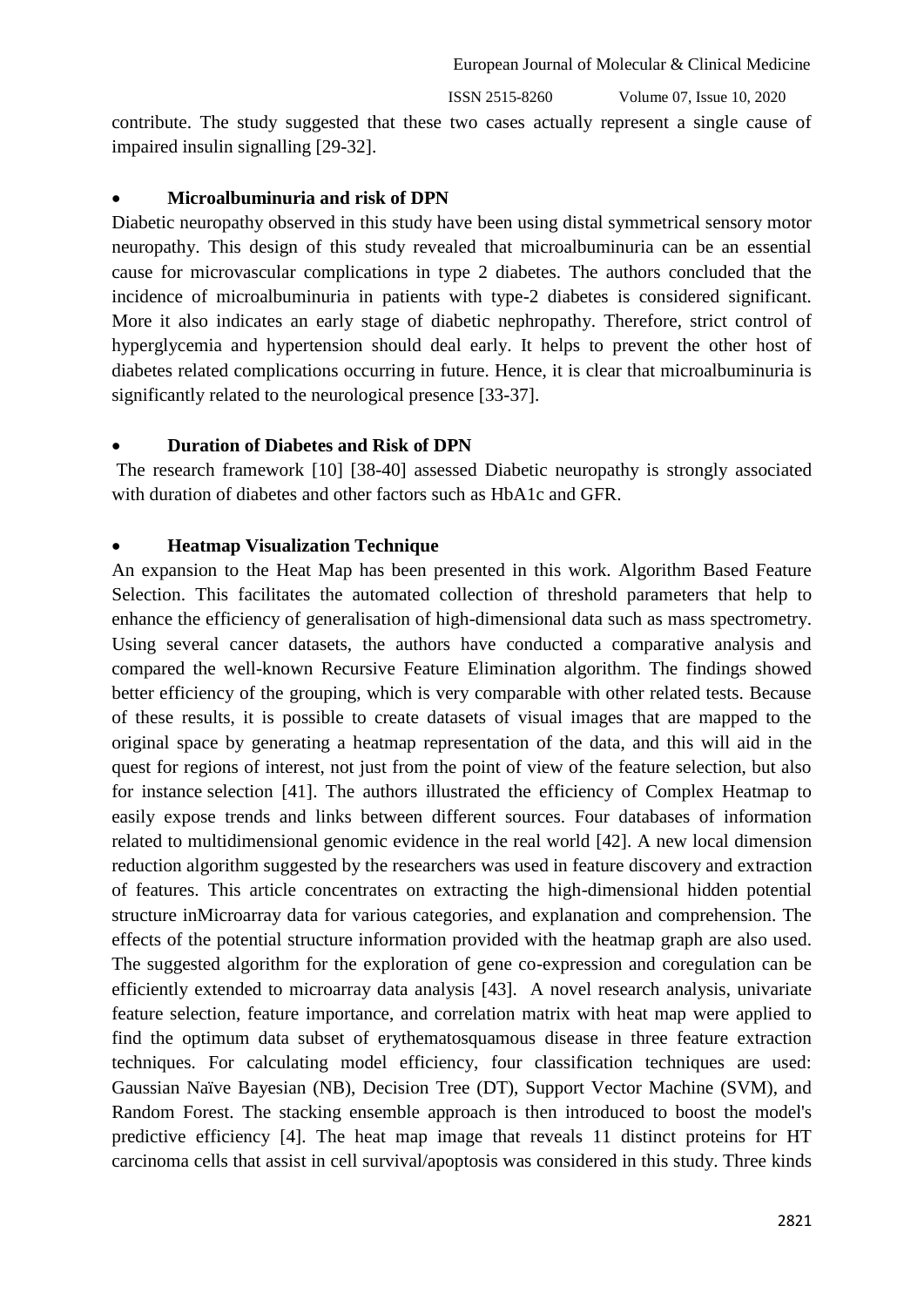ISSN 2515-8260 Volume 07, Issue 10, 2020

of feature selection techniques namely filter, wrapper, and embedded were used and obtain seven marker protiens. But only one of these protiens was used for classification using the KNN and SVM classifiers and yield the results from these protiens [44].

From the related works and the American Diabetes Association recommends aiming for the normal and abnormal range of blood sugar level, Hemoglobin levels, GFR etc which are shown in the following Table 2.

| <b>Diabetes Mellitus Factors</b>         | Ranges                     |                                |  |  |  |
|------------------------------------------|----------------------------|--------------------------------|--|--|--|
|                                          | Normal                     | Abnormal                       |  |  |  |
| <b>Blood Glucose</b>                     | $<$ 140 mg/dL              | $>140$ mg/dL                   |  |  |  |
| Fasting Plasma Glucose<br>$(Pre-$        |                            |                                |  |  |  |
| breakfast) 2-hours in an<br>oral         | $70-130$ mg/dL             | $>130$ mg/dL                   |  |  |  |
| glucose tolerance test                   |                            |                                |  |  |  |
| Post breakfast Glucose                   | 130-180 mg/dL              | $>180$ mg/dL                   |  |  |  |
| HbA1C                                    | 5.7 % mg/dL                | $>6.5 \%$ mg/dL                |  |  |  |
| Age                                      | $30-90$ (in years)         | $---$                          |  |  |  |
| <b>BMI</b> (Body Mass Index)             | 18-25 kg/m 2               | $>25$ kg/m 2                   |  |  |  |
| Triglycerides                            | $<$ 150 mg/dL              | 150-199 mg/dL                  |  |  |  |
| <b>Blood Pressure (BP)</b>               | 130/80 mm hg               | below or higher<br>the         |  |  |  |
|                                          |                            | normal range at risk           |  |  |  |
| Urea-serum-creatinine                    | $0.6$ to 1.4 mg/dL         | $>1.4$ mg/dL                   |  |  |  |
|                                          | Male: 97 to 137 mL/min     |                                |  |  |  |
| <b>Glomerular Filteration Rate (GFR)</b> | Female:<br>88<br>128<br>to | $>137$ mL/min<br>Male:         |  |  |  |
|                                          | mL/min                     | Female: $> 128$ mL/min         |  |  |  |
| Gender (Male/Female)                     | ---                        |                                |  |  |  |
| hyperglycemia-Symptoms                   | No(0)                      | Yes(1)                         |  |  |  |
| hypoglycemic_symptoms                    | No(0)                      | $-1$                           |  |  |  |
| microalbuminuria                         | 30-299 mg                  | $>=$ 300 mg                    |  |  |  |
| Diabetes Mellitus<br>(Duration of        |                            | $\&$<br>elevated<br>$>5$ years |  |  |  |
| Years)                                   | <5 years with control      | level                          |  |  |  |

**Table 2: Diabetes Mellitus risk factors ranges according to American Diabetes Association and through Review of various journals mentioned in the Related Works.**

These research framework findings confirm that if their diabetes continues for a long time, patients will soon develop a neurological disorder and other diabetic complications.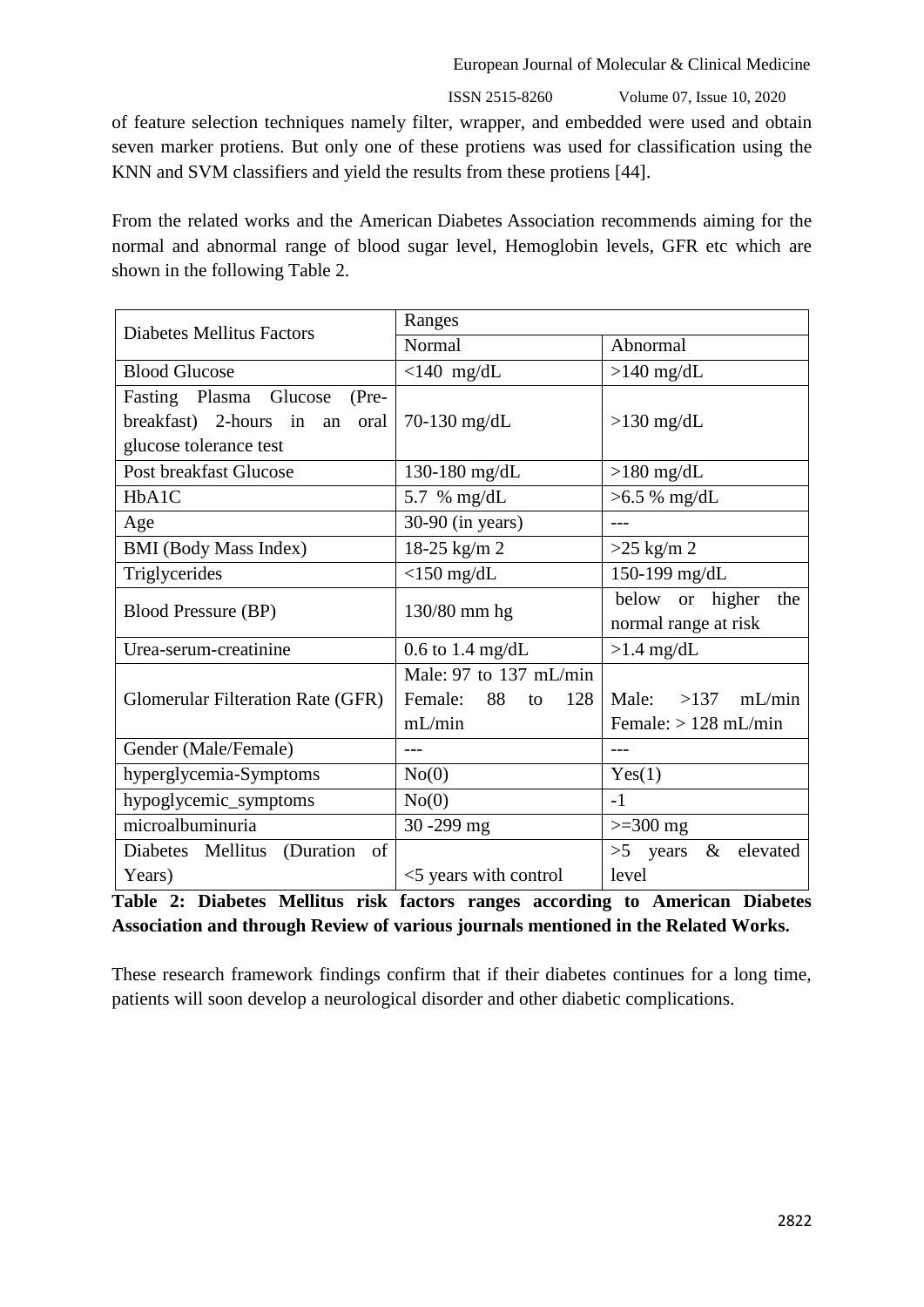## **3. METHODOLOGY**

The following diagrammatic representation figure 1 depicts an overview of a general system framework for proposed work



Figure 1. Flowchart of general system framework for proposed work

# **A. Feature Selection with Heatmap Visualization**

Heatmap gives the opportunity to obtain useful information insights from the extensive datasets. It's the perfect method for data exploration strategy. The strong and weak correlations that can distinguish better using this. Simplify the exclusion of obsolete data as well. It may also be possible to do multicollinearity testing. The cell colour in the heatmap relates to the value. It is the best multivariate regression technique. The hue of the gradient allows the values in between to vanish, concentrating on the average [41]. When two variables are correlated, changes in their values have the same cause or an analogous explanation. The growth of one component may be the direct cause of a decrease of another factor in a negative correlation. A weak correlation means that there is a smaller chance of there being an association with the second variable as one variable increases or decreases. Labelling the frequency of the relationship, 0- 0.39 is known to be weak for absolute values of Pearson r, 0.40-0.69 to be mild or moderate, >0.7 to be high and 0.8-1to be a very strong correlation and the background of the findings should be considered. The negative correlated variables were not required for further analysis of the DPN forecast from the heatmap results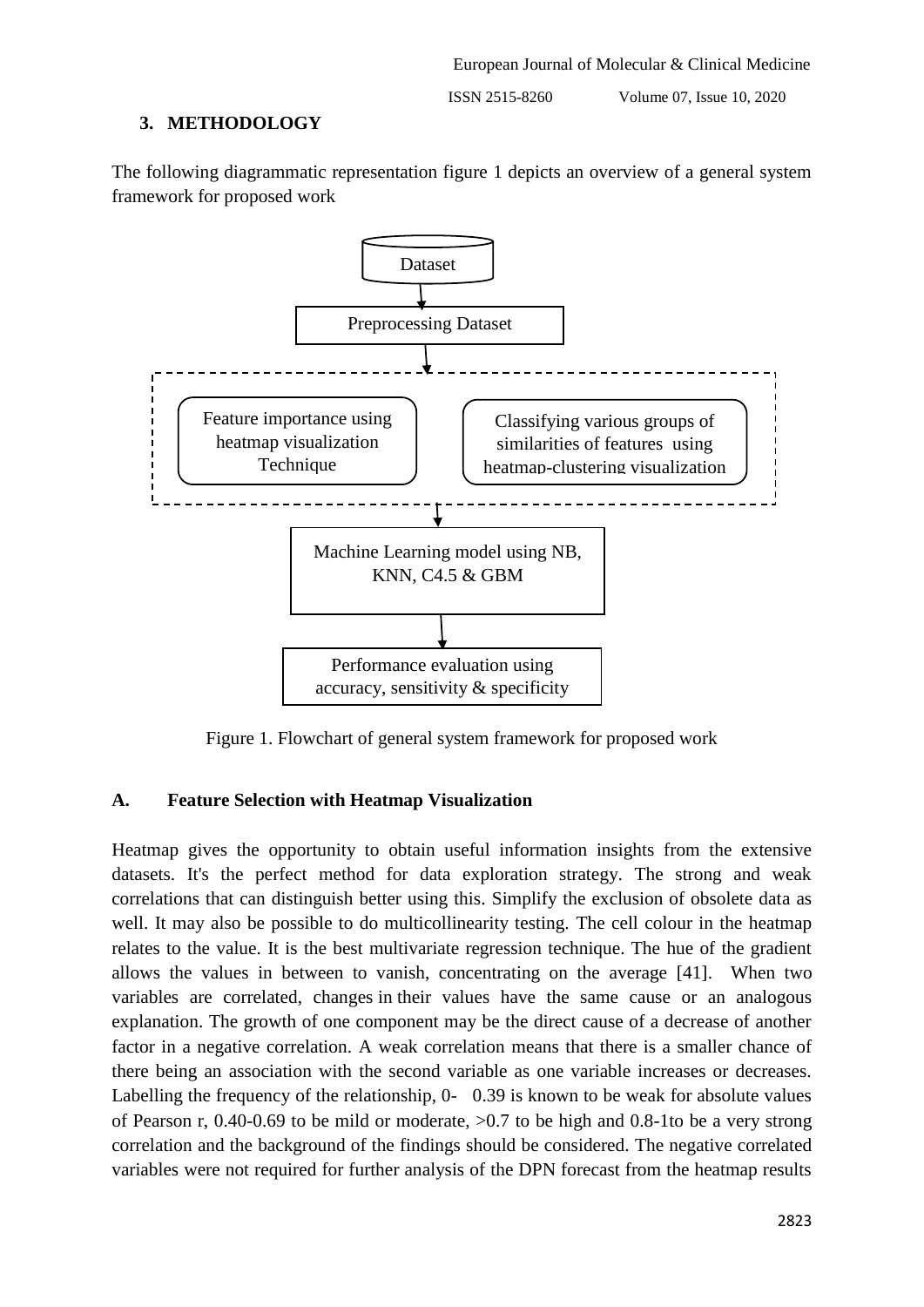ISSN 2515-8260 Volume 07, Issue 10, 2020

of this analysis. Weak, average and high associations between DPN predictor factors were considered in this analysis. For example, from the figure 1, pre\_breakfast\_bloodGlucose and blood\_Glucose, Microalbuminuria and urea-creatinine, GFR and urea-creatinine associations have been the strong chances the patients affected by DPN. Also, the correlations Triglycerides association with BMI, BMI connection with HbA1c were also moderately likely to increase the DPN.

Likewise, the interaction of BP with any BloodGlucose, Age and Triglycerides was rarely likely to raise the DPN. The table 3 summarizes the correlation features and its value that is associated with DPN provided by the heatmap graph.

 $0.16$  $0.095$  $-0.084$  $0.59$  $0.44$  $-0.26$  $-0.01$  $^{0.1}$ st breakfast blood gl  $-0.56$  $-0.18$ 40.033 -0.06  $-0.16$  $0.044$  $0.051$ 0.0077  $-0.028$  $0.097$  $bba1c$  $-0.26$  $0.26$  $0.33$  $.0.26$  $0.0091$  $\overline{0.11}$ 0.043  $0.11$ age  $-0.01$  $0.049$  $\mathbf{0.1}$ bmi 0.095  $-0.33$  $-0.049$  $-0.08$  $0.015$  $-0.32$  $-0.14$  $0.13$ 0.009  $0.36$  $0.063$ trioly  $0.18$  $_{0.11}$  $0.049$  $0.023$  $0.006$  $^{0.11}$  $0.33$  $0.041$  $0.23$  $bp$  $0.044$ .<br>0.011  $0.049$  $-0.023$ 0.022 urea serum creatinine 0.0  $0.13$  $0.051$  $0.086$  $0.006$  $0.043$ gfr  $-0.059$  $\mathbin{{\circ}1}$  $-0.043$  $-0.063$  $-0.11$  $-0.022$  $-0.13$  $-0.11$  $-0.084$ 0.0077 0.015 0.0023 0.068  $-0.039$  $-0.2$  $\alpha_{1}$  $0.22$  $0.028$  $0.36$  $-0.64$  $-0.59$  $-0.56$ 0.097  $-0.32$  $0.33$ 0.068  $-0.22$  $0.38$  $-0.4$  $-0.14$ 0.13  $0.041$  $0.11$ -0.033 0.058  $0.088$  $_{0.11}$  $0.23$  $-0.011$  $-0.043$  $0.38$ 0.058 balc. ę. ġ rigiy - $\overline{\mathbf{z}}$ ś. ender blood glucos pre\_breakfast\_blood\_glucos breakfast blood urea seru -

The following figure 2 depict the Heatmap Visualization Graphs for DPN factors severity

Figure 2. DPN risk factors visualization using Heatmap

| <b>Correlation Features of DPN</b>         | <b>Correlation</b> |
|--------------------------------------------|--------------------|
|                                            | <b>Values</b>      |
| Pre_breakfast_bloodGlucose & Blood_Glucose | 0.91               |
| Micro_albuminuria & Urea_Serum_Creatinine  | 0.89               |
| GFR & Urea_Serum_Creatinine                | 0.85               |
| Post_breakfast_bloodGlucose<br>&           | 0.84               |
| Pre_breakfast_bloodGlucose                 |                    |
| GFR & Micro_albuminuria                    | 0.81               |
| Post breakfast bloodGlucose & BloodGlucose | 0.81               |
| Micro_albuminuria & Age                    | 0.78               |
| Urea_Serum_Creatinine & Age                | 0.71               |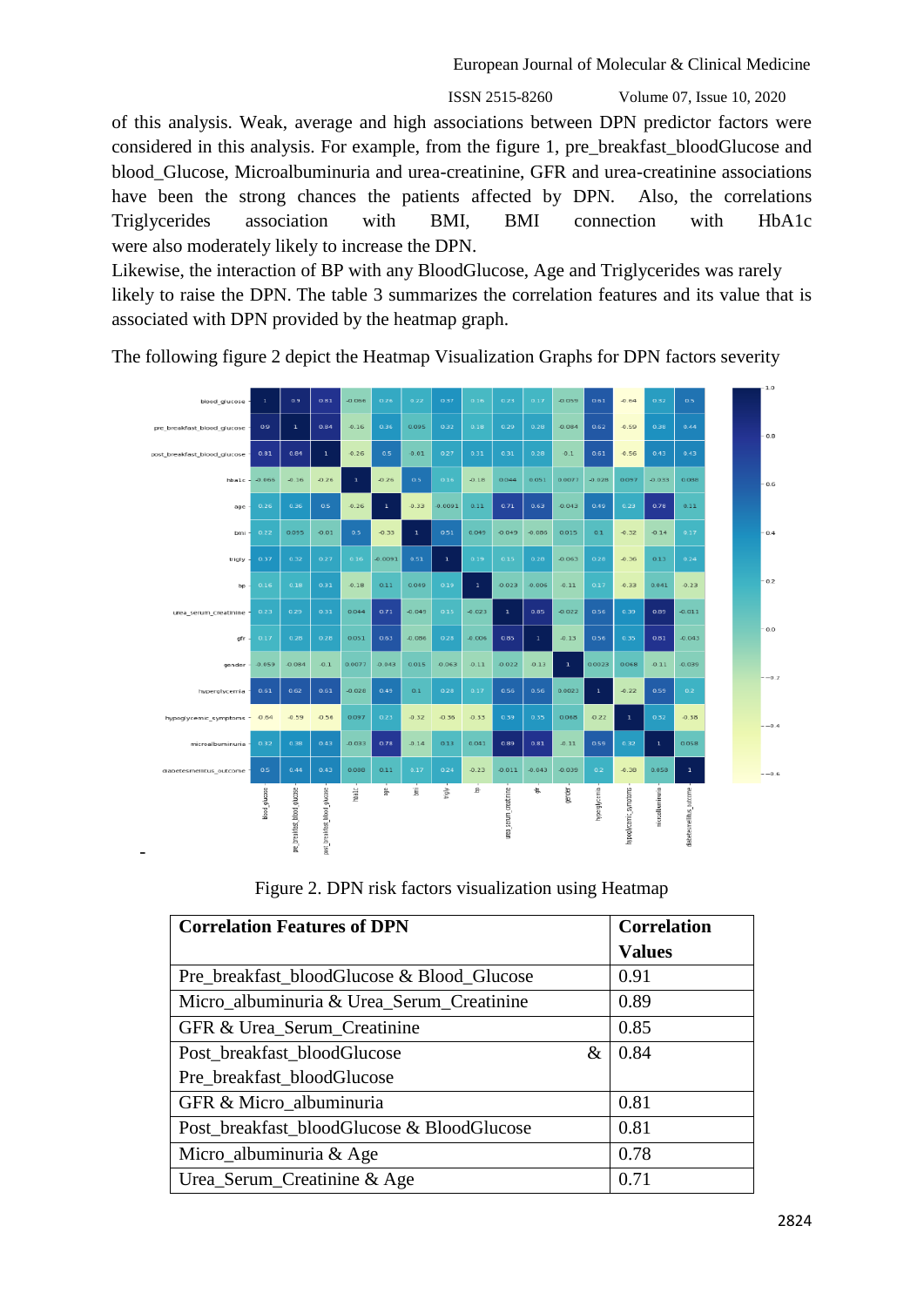| ISSN 2515-8260                                      | Volume 07, Issue 10, 2020 |
|-----------------------------------------------------|---------------------------|
| GFR & Age                                           | 0.63                      |
| Hyperglycemia & BloodGlucose                        | 0.62                      |
| Hyperglycemia & Post-breakfast_bloodGlucose         | 0.61                      |
| Micro_albuminuria & Hyperglycemia                   | 0.59                      |
| Hyperglycemia & urea_serum_creatinine               | 0.56                      |
| Hyperglycemia & GFR                                 | 0.56                      |
| Triglycerides & BMI                                 | 0.51                      |
| <b>BMI &amp; HbA1C</b>                              | 0.50                      |
| Age & Post_breakfast_bloodGlucose                   | 0.50                      |
| DM Duration & bloodGlucose                          | 0.50                      |
| Hyperglycemia & Age                                 | 0.49                      |
| DM_Duration & Pre_breakfast_bloodGlucose            | 0.44                      |
| DM_Duration & Post_breakfast_bloodGlucose           | 0.43                      |
| Microalbuminuria & Post_breakfast_bloodGlucose      | 0.43                      |
| Hypoglycemia & Urea_serum_creatinine                | 0.39                      |
| Micrialbuminuria & pre-breakfast-bloodGlucose       | 0.38                      |
| Triglycerides & BloodGlucose                        | 0.37                      |
| Age & Prebreakfast_bloodGlucose                     | 0.36                      |
| Hypoglycemia & GFR                                  | 0.35                      |
| Triglycerides & Pre_breakfast_bloodGlucose          | 0.32                      |
| Microalbuminuria & Hypoglycemia                     | 0.32                      |
| Microalbuminuria & Blood Glucose                    | 0.32                      |
| BloodPressure & Post-breakfast_bloodGlucose         | 0.31                      |
| Urea_Serum_creatinine & Post-breakfast_bloodGlucose | 0.31                      |
| Urea_Serum_creatinine & Pre-breakfast_bloodGlucose  | 0.29                      |
| GFR & Pre-breakfast_bloodGlucose                    | 0.28                      |
| GFR & Triglycerides                                 | 0.28                      |
| Triglycerides & Post-breakfastGlucose               | 0.27                      |
| Age & BloodGlucose                                  | 0.26                      |
| <b>DM_Duration &amp; Triglycerides</b>              | 0.24                      |
| <b>BloodPressure&amp; Triglycerides</b>             | 0.19                      |
| BloodPressure & Pre_breakfast_BloodGlucose          | 0.18                      |
| <b>BloodPressure &amp; Blood Glucose</b>            | 0.16                      |
| BloodPressure & Age                                 | 0.10                      |
|                                                     |                           |

Table 3. Correlation and Heatmap feature important table

## **B. Classification of DPN severity levels using Heatmap with Hierarchical Clustering**

Heatmaps are related with hierarchical clustering as well. The rows or columns are organised based on similarity by hierarchical clustering. This makes comparisons convenient to see in the data. Heat maps also come with dendrograms. It is a diagrammatic representation the hierarchical association of objects [42, 43]. It is generated most commonly as an output from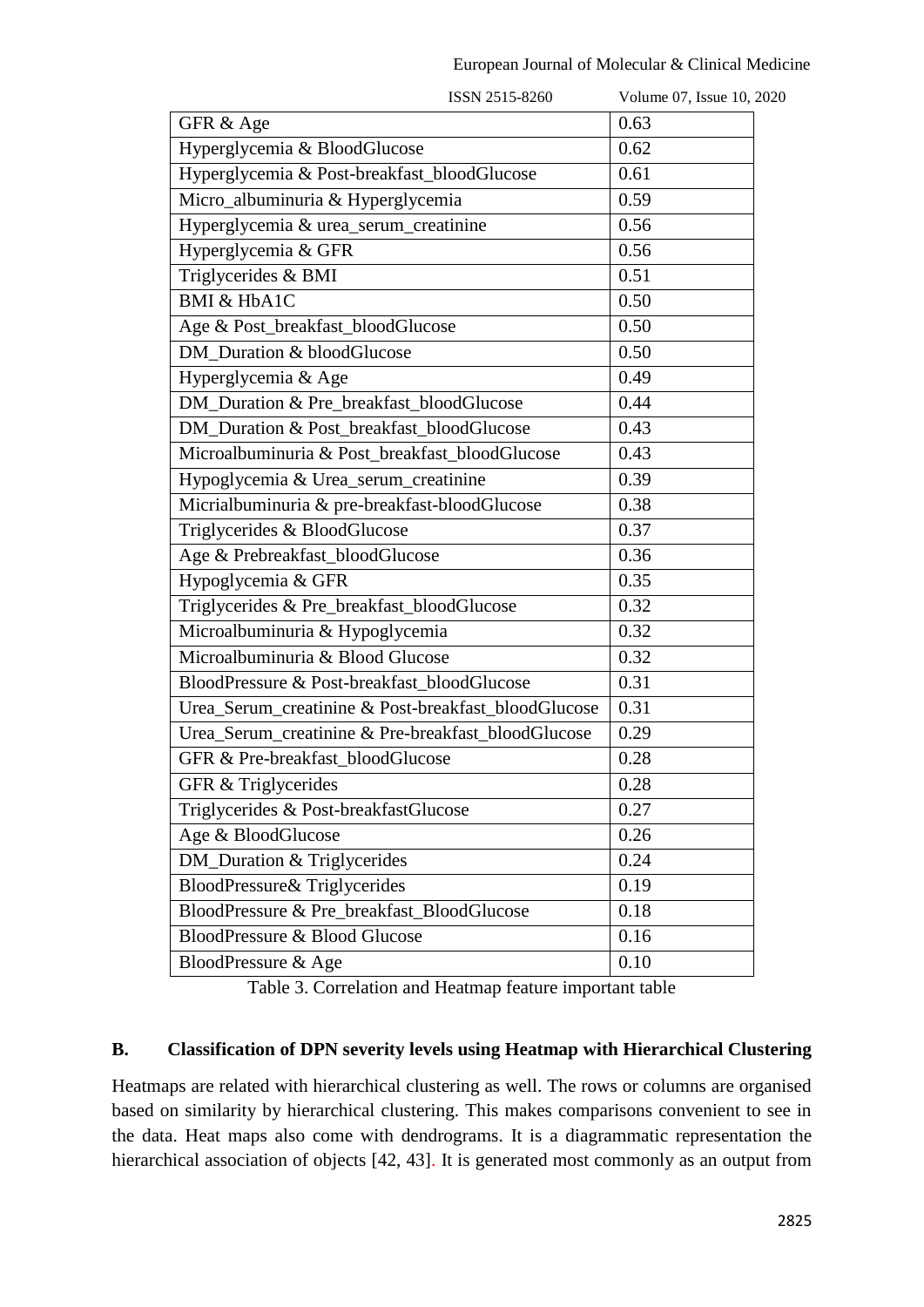hierarchical clustering. This is used to find out the two parameters from the different variations are the most similar and merge them into a cluster.

The figure 3 depicts the pictorial visualization of variety of similarity levels of DPN factors. There are three clusters formed from the given DPN parameters. The clusters with dendrogram and its variety of colour bright-fading with values shown DPN factors that are high severity level group, moderate level group and lower-level affected group as it has been differentiated.



Figure 3. Various group of DPN Criticality level and its risk factors visualization using Cluster-Heatmap

The following table 4 shows a description of the very critical categories of features provided by the cluster of Heatmaps.

| <b>Mild -Level (0.1-0.39)</b> | Moderate-Level (0.4-0.69)   | <b>Critical-Level (0.7-0.99)</b> |  |  |  |
|-------------------------------|-----------------------------|----------------------------------|--|--|--|
| Hypoglycemia<br>&             | GFR & Age                   | Pre_breakfast_bloodGlucose       |  |  |  |
| Urea_serum_creatinine         |                             | & Blood_Glucose                  |  |  |  |
| Micrialbuminuria<br>&<br>pre- | Hyperglycemia<br>&          | Micro_albuminuria<br>&           |  |  |  |
| breakfast-bloodGlucose        | <b>BloodGlucose</b>         | Urea_Serum_Creatinine            |  |  |  |
| Triglycerides<br>$\&$         | Hyperglycemia<br>&<br>Post- | <b>GFR</b>                       |  |  |  |
| <b>BloodGlucose</b>           | breakfast_bloodGlucose      | Urea_Serum_Creatinine            |  |  |  |
| Age<br>&                      | Micro_albuminuria<br>&      | Post_breakfast_bloodGlucose      |  |  |  |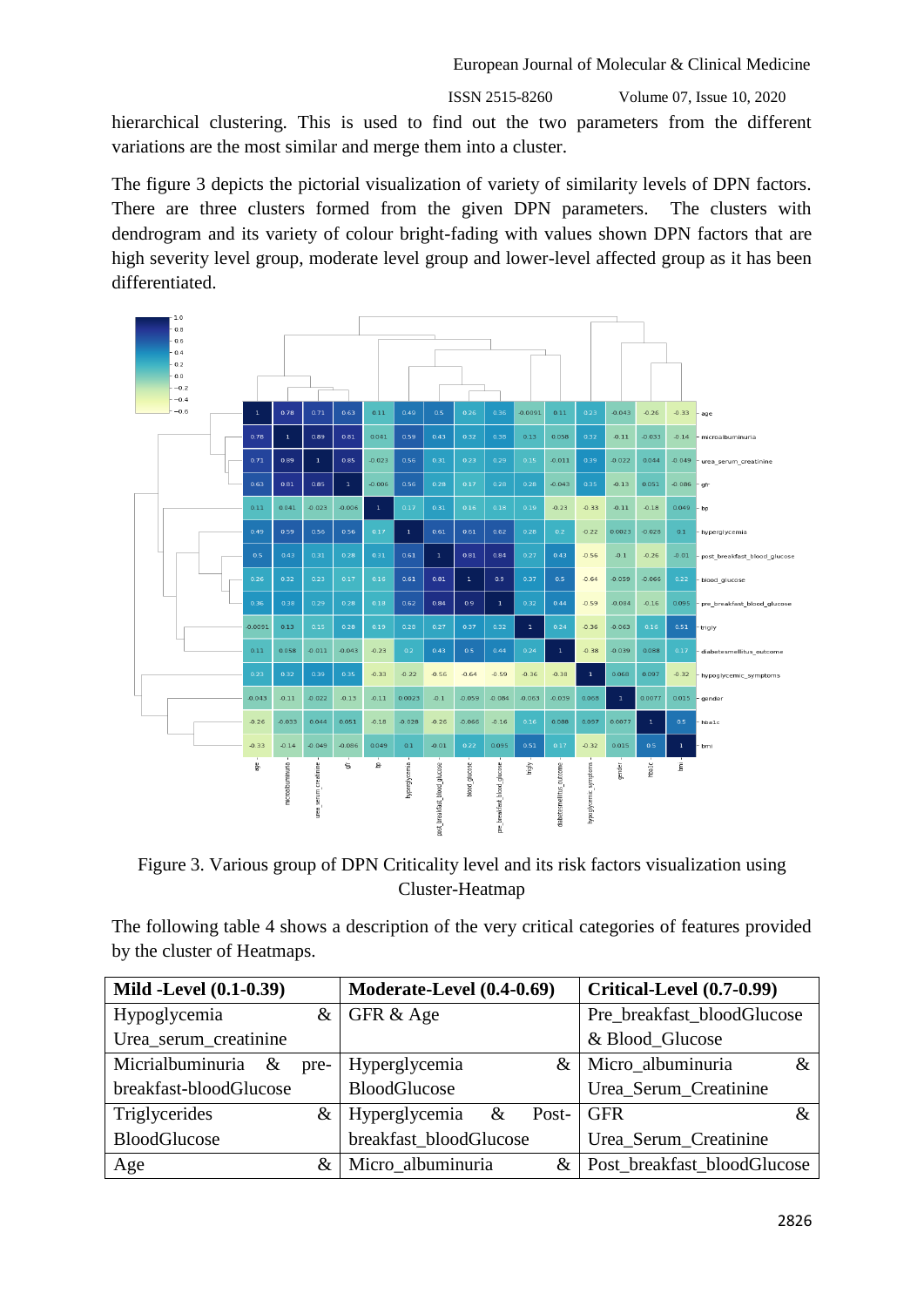|                                              | ISSN 2515-8260              | Volume 07, Issue 10, 2020     |
|----------------------------------------------|-----------------------------|-------------------------------|
| Prebreakfast_bloodGlucose                    | Hyperglycemia               | $\&$                          |
|                                              |                             | Pre_breakfast_bloodGlucose    |
| Hypoglycemia & GFR                           | $\&$<br>Hyperglycemia       | GFR & Micro albuminuria       |
|                                              | urea_serum_creatinine       |                               |
| Triglycerides<br>$\&$                        | Hyperglycemia & GFR         | Post_breakfast_bloodGlucose   |
| Pre_breakfast_bloodGlucose                   |                             | & BloodGlucose                |
| Microalbuminuria<br>$\&$                     | Triglycerides & BMI         | Micro_albuminuria & Age       |
| Hypoglycemia                                 |                             |                               |
| Microalbuminuria & Blood                     | <b>BMI &amp; HbA1C</b>      | Urea_Serum_Creatinine<br>$\&$ |
| Glucose                                      |                             | Age                           |
| <b>BloodPressure</b><br>$\&$<br>Post-        | $\&$<br>Age                 |                               |
| breakfast_bloodGlucose                       | Post_breakfast_bloodGlucose |                               |
| Urea_Serum_creatinine<br>$\&$                | DM_Duration<br>$\&$         |                               |
| Post-                                        | bloodGlucose                |                               |
| breakfast_bloodGlucose                       |                             |                               |
| Urea_Serum_creatinine<br>$\&$                | Hyperglycemia & Age         |                               |
| Pre-breakfast_bloodGlucose                   |                             |                               |
| <b>GFR</b><br>$\&$<br>Pre-                   | DM_Duration<br>$\&$         |                               |
| breakfast_bloodGlucose                       | Pre_breakfast_bloodGlucose  |                               |
| GFR & Triglycerides                          | <b>DM</b> Duration<br>$\&$  |                               |
|                                              | Post_breakfast_bloodGlucose |                               |
| Triglycerides<br>$\&$<br>Post-               | Microalbuminuria<br>$\&$    |                               |
| breakfastGlucose                             | Post_breakfast_bloodGlucose |                               |
| Age & BloodGlucose                           |                             |                               |
| DM_Duration<br>$\&$                          |                             |                               |
| Triglycerides                                |                             |                               |
| <b>BloodPressure&amp;</b>                    |                             |                               |
| Triglycerides                                |                             |                               |
| <b>BloodPressure</b><br>$\&$                 |                             |                               |
| Pre_breakfast_BloodGlucose                   |                             |                               |
| <b>BloodPressure</b><br><b>Blood</b><br>$\&$ |                             |                               |
| Glucose                                      |                             |                               |
| BloodPressure & Age                          |                             |                               |

Table 4. Summary of greatly important categories of features provided by the heatmap cluster.

# **C. Predictive Analytics Algorithms for DPN:**

After selecting the best feature subset, we used various machine learning algorithms to build a predictive model. In this research, we used different algorithms such as Naïve Bayes, C4.5, K-Nearest Neighbor (KNN) and GBM using the programming language Python.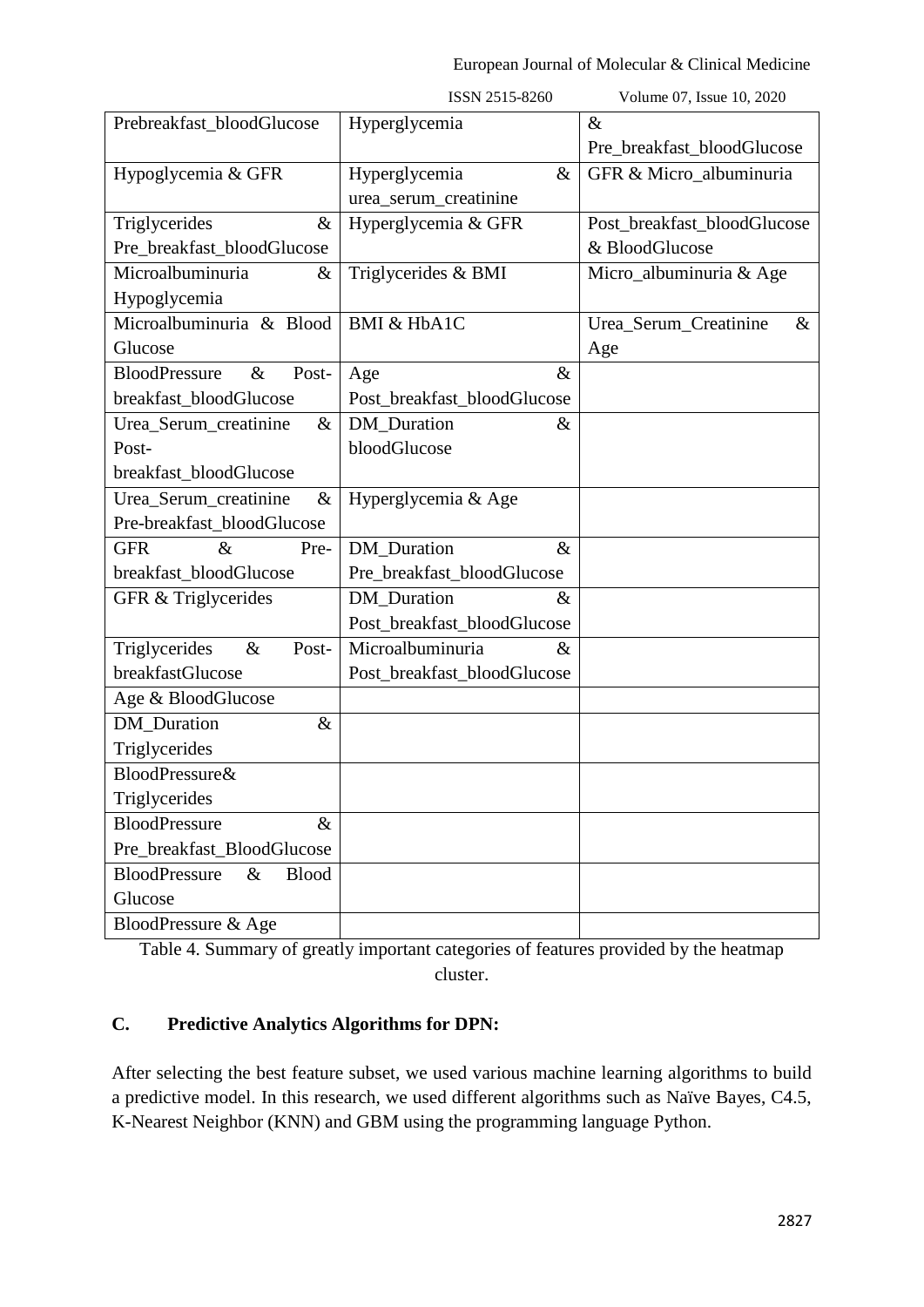# **Naïve Bayes:**

Naïve Bayes is a fast and eager learning classifier. By using it, forecasts can be made in real time. It helps to capture the complexity of the model in a principled manner by assessing the probabilities of the findings. By doing this, diagnosis and statistical problems can be overcome. It can measure probabilities by measuring the frequency and variations of values in the results [2] [4].

# **KNN:**

It is categorised under the lazy prediction approach. On the basis of comparisons, the simplified methodology encourages new work to be coordinated. The training data was organised into this algorithm. Define k - the number of neighbours close by. Among Distance Away Training and samples. Inaccessibility calculation of the learning sections were grouped and the nearby neighbour was Focused on the minimum - the distance is fixed in the successive phase [44, 45].

# **GBM:**

Gradient boosting is a form of boosting machine learning. It is based on the intuition that when paired with previous ones, the next best possible model minimises the total prediction error. The error is minimised by projections from the current model that are similar to its targets [46].

# **C4.5:**

C4.5 Algorithm extended features of ID3 algorithm suggested by Ross Quinlan et.al al. [46]. The decision tree uses the same knowledge for training as ID3, which contains the learning function. The method of learning should be used for medical data diagnosis in order to predict the importance of the decision. C4.5 in each of the tree divisions nodes, Choose the most efficient data attribute value that separates the data evaluated into class-enriching subset data. The forest is created by organised awareness. To make the highest value attribute decision, the normalised data gain is chosen from the C4.5 tree of judgement [4].

## **4. RESULTS AND DISCUSSION**

The proposed study on the Diabetes data collection obtained from different hospitals from 2017 to 2019 has been applied using the programming language of Python. The meaning of the role and correlations gained using the visualisation technique of Heatmap and are described in Figure 1 and Table 3. This feature-relevant heatmap methodology provides a clear picture of data analysis and interpretation of data to enhance the efficiency of the forecast. Larger values were represented by dark colour squares and smaller values by light colour squares. The feature importance determined by the intensity and shades of the colours. Shades of dark blue colour used for strong positive effect, whereas light blue shades are used for average effect and shades of yellow are used for negative effect. The clustered heatmap helpful to identify the various critical levels of DPN patients' conditions. However, the authors sometimes though, with the help of the Clinicians and scientific papers were consulted for the chosen attributes have been medical significance.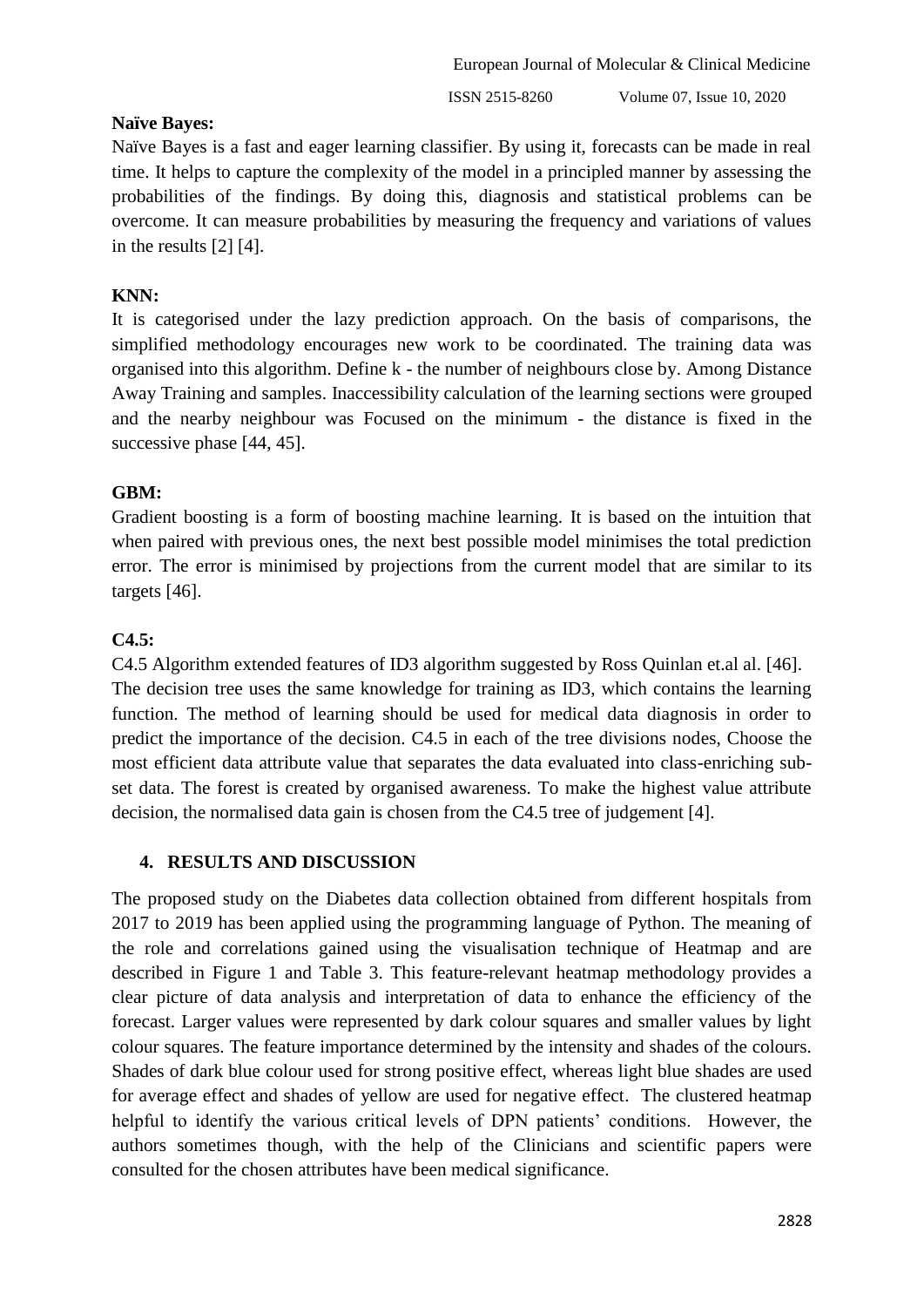European Journal of Molecular & Clinical Medicine ISSN 2515-8260 Volume 07, Issue 10, 2020

After selecting the attributes based on the heatmap visualization technique, applied four ML classifiers namely NB, KNN, C4.5 and GBM. The algorithms are evaluated on the basis of the performance metrics accuracy, sensitivity and specificity and which are presented in Table 3. Table 3 shows that the highest accuracy achieved is 0.82 for NB, 0.72 yields for KNN and almost similar level accuracy achieved for C4.5 and GBM. From this could be concluded, the performance of the KNN, GBM and C4.5 algorithms was almost similar and Naïve Bayes performed better.

The following Table 5 depicts the performance measures accuracy, sensitivity and specificity of DPN prediction using different MLAs.

| The DPN    |             | prediction  |              | performances |                    | using  | various     |                                    | <b>Machine</b> Learning |                    |                    |
|------------|-------------|-------------|--------------|--------------|--------------------|--------|-------------|------------------------------------|-------------------------|--------------------|--------------------|
| algorithms |             |             |              |              |                    |        |             |                                    |                         |                    |                    |
| <b>NB</b>  |             |             | <b>KNN</b>   |              |                    | C4.5   |             |                                    | <b>GBM</b>              |                    |                    |
| curacy     | Sensitivity | Specificity | ccuracy<br>Œ | Sensitivit   | Specificity<br>0.8 | curacy | Sensitivity | cificity<br>S <sub>pe</sub><br>0.7 | ccuracy<br>0.7          | Sensitivity<br>0.8 | Specificity<br>0.7 |
| 0.82       | 0.91        | 0.90        | 0.72         | 0.82         | $\boldsymbol{0}$   | 0.75   | 0.81        | 9                                  | 7                       | $\boldsymbol{0}$   | 9                  |

Table 5. The DPN prediction performances using various MLAs

Accuracy, sensitivity, and specificity are used to assess the performance of classifiers which are represented by the following equations  $(1-3)$ :

$$
Accuracy = samples correctly classified
$$
\n
$$
= TP + TN / (TP + FP + FN + TN)
$$
\n
$$
= TP + TN / (TP + FP + FN + TN)
$$
\n
$$
= \frac{Sensitivity}{total positive samples in the dataset} = \frac{1}{2} \cdot \frac{1}{2} \cdot \frac{1}{2} \cdot \frac{1}{2} \cdot \frac{1}{2} \cdot \frac{1}{2} \cdot \frac{1}{2} \cdot \frac{1}{2} \cdot \frac{1}{2} \cdot \frac{1}{2} \cdot \frac{1}{2} \cdot \frac{1}{2} \cdot \frac{1}{2} \cdot \frac{1}{2} \cdot \frac{1}{2} \cdot \frac{1}{2} \cdot \frac{1}{2} \cdot \frac{1}{2} \cdot \frac{1}{2} \cdot \frac{1}{2} \cdot \frac{1}{2} \cdot \frac{1}{2} \cdot \frac{1}{2} \cdot \frac{1}{2} \cdot \frac{1}{2} \cdot \frac{1}{2} \cdot \frac{1}{2} \cdot \frac{1}{2} \cdot \frac{1}{2} \cdot \frac{1}{2} \cdot \frac{1}{2} \cdot \frac{1}{2} \cdot \frac{1}{2} \cdot \frac{1}{2} \cdot \frac{1}{2} \cdot \frac{1}{2} \cdot \frac{1}{2} \cdot \frac{1}{2} \cdot \frac{1}{2} \cdot \frac{1}{2} \cdot \frac{1}{2} \cdot \frac{1}{2} \cdot \frac{1}{2} \cdot \frac{1}{2} \cdot \frac{1}{2} \cdot \frac{1}{2} \cdot \frac{1}{2} \cdot \frac{1}{2} \cdot \frac{1}{2} \cdot \frac{1}{2} \cdot \frac{1}{2} \cdot \frac{1}{2} \cdot \frac{1}{2} \cdot \frac{1}{2} \cdot \frac{1}{2} \cdot \frac{1}{2} \cdot \frac{1}{2} \cdot \frac{1}{2} \cdot \frac{1}{2} \cdot \frac{1}{2} \cdot \frac{1}{2} \cdot \frac{1}{2} \cdot \frac{1}{2} \cdot \frac{1}{2} \cdot \frac{1}{2} \cdot \frac{1}{2} \cdot \frac{1}{2} \cdot \frac{1}{2} \cdot \frac{1}{2} \cdot \frac{1}{2} \cdot \frac{1}{2} \cdot \frac{1}{2} \cdot \frac{1}{2} \cdot \frac{1}{2} \cdot \frac{1}{2} \cdot \frac{1}{2} \
$$

*,*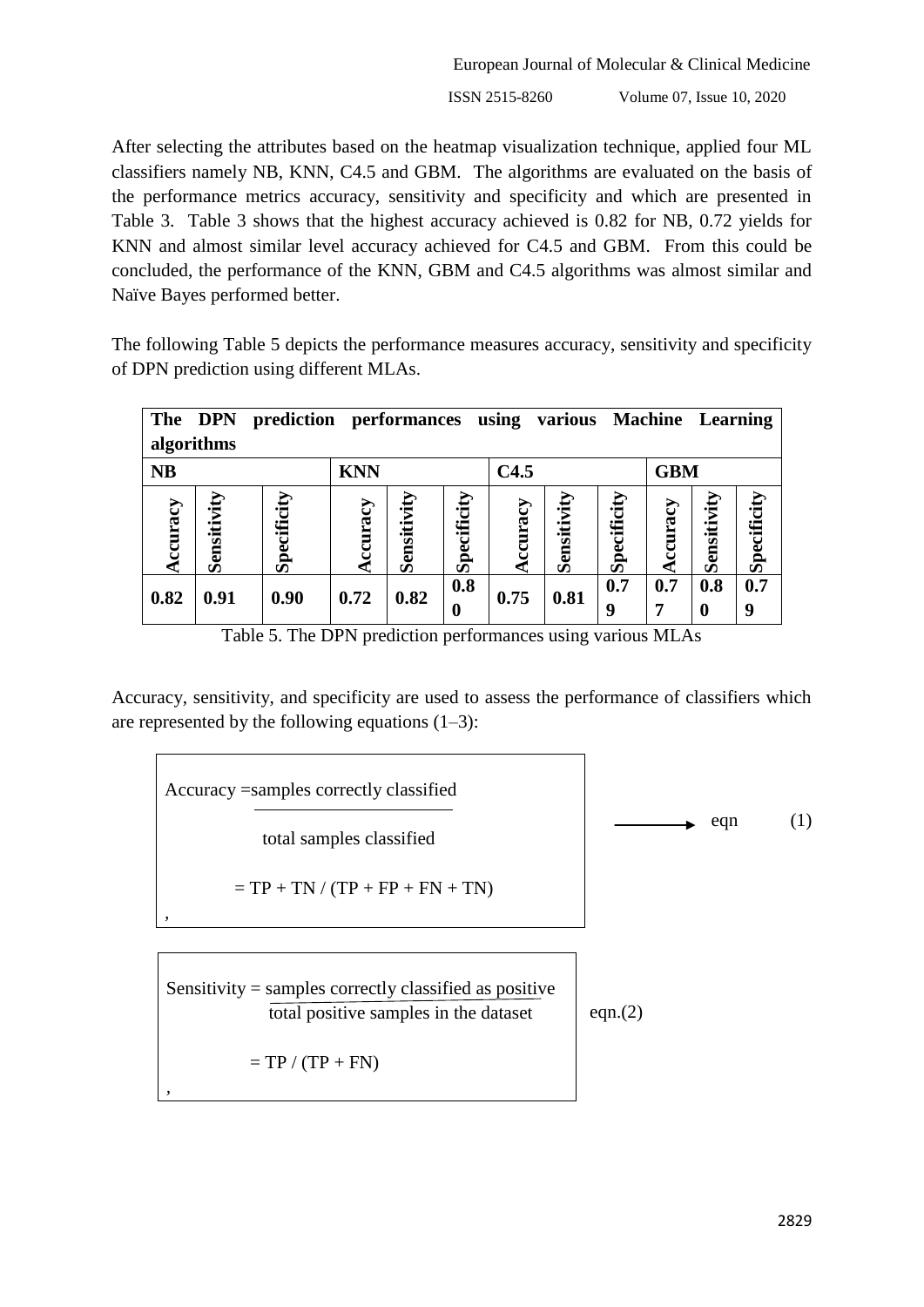ISSN 2515-8260 Volume 07, Issue 10, 2020 total negative samples in the dataset  $\Box$  eqn (3) Specificity  $=$  samples correctly classified as negative  $=$  TN  $/$  (TN  $+$  FP) *,*

## **5. CONCLUSION**

A graphic guide to interpreting numeric values is given by heatmaps. They are easy to interpret, so it can be helpful for physicians to reasonably grasp the significance of the features. A better predictive model of health care treatment for people at different risk thresholds, such as low, moderate and high levels of rapid development of DPN, was provided by the clustering heatmap. In a heat map, the outcome of a hierarchical clustering calculation is seen as a dendrogram that can be thought of as a tree. Where they intersect, the lines form nodes that belong to a group. In the given dataset, dendrograms represent the distance or similarity between the parameters [42,43]. Diabetic patients with various classes of DPN severity thresholds and distances between latency and amplitude were seen in this study. In addition, it was possible to create a prediction model using machine learning techniques for the DPN patients. Classifiers accuracy proved the Machine Learning techniques Naïve Bayes, C4.5, KNN and GBM can be preferable to use for this study. The system has achieved an accuracy of 0.82, sensitivity of 0.91 and specificity of 0.90 using NB, an accuracy of 0.72, sensitivity of 0.82 and specificity of 0.80 using KNN, an accuracy of 0.75, sensitivity of 0.81 and specificity of 0.79 using C4.5 and an accuracy of 0.77, sensitivity of 0.80 and specificity of 0.79 using GBM. Other classifiers can also be used to enhance the performance of the proposed framework. In addition, this study encourages clinicians to rapidly identify patients with intensive critical conditions and enables doctors in some cases to reduce the different severity of patient categories.

## **6. REFERENCES:**

- [1] Esmaeil S. Nadimi, Tomas Majtner et al, "Facial erythema detects diabetic neuropathy using the fusion of machine learning, random matrix theory and self organized criticality‖, Scientific Reports | (2020) | [https://doi.org/10.1038/s41598-020-73744-3.](https://doi.org/10.1038/s41598-020-73744-3)
- [2] Bharath Sudharsan, Malinda Peeples, Mansur Shomali, "Hypoglycemia Prediction UsingMachine Learning Models for Patients with Type 2 Diabetes", Journal of Diabetes Science and Technology 2015, Vol. 9(1) 86–90.
- [3] Harleen Kaur, Vinita Kumari, "Predictive modelling and analytics for diabetes using a machine learning Approach", Applied Computing and Informatics, 2018, [https://doi.org/10.1016/j.aci.2018.12.004.](https://doi.org/10.1016/j.aci.2018.12.004)
- [4] Anurag Kumar Verma, Saurabh Pal, "Prediction of Skin Disease with Three Different Feature Selection Techniques Using Stacking Ensemble Method", Applied Biochemistry and Biotechnology 2019.
- [5] K. Nirmaladevi, S. Shanthi, T. Agila, R. T. Dharani, and P. Dhivyapriya, "Analysis and Prediction of Diabetes using Machine Learning," Test Eng. Manag., vol. 83, no. 9, pp. 14533–14538, 2020.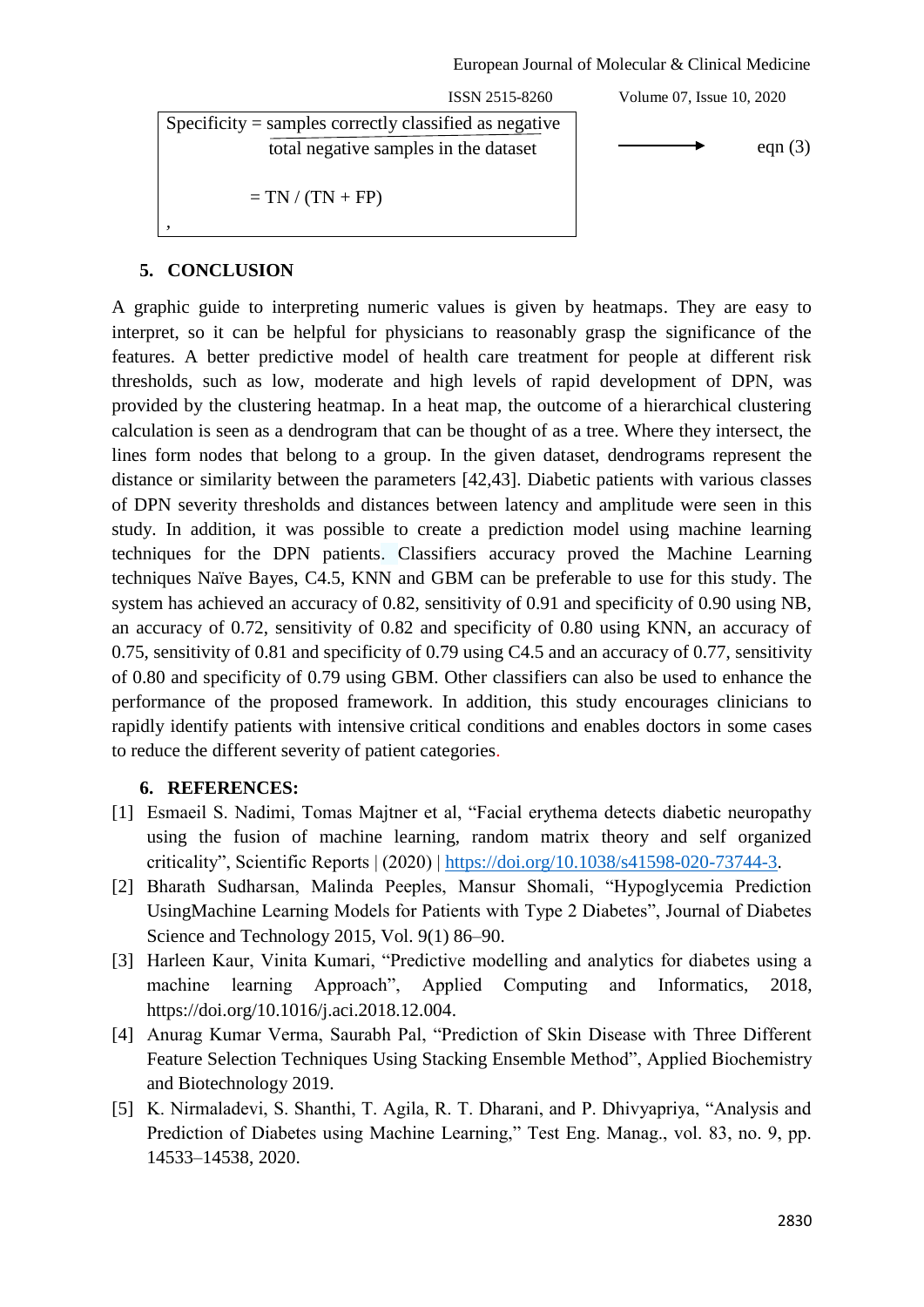- [6] F. Mao, X. Zhu, S. Liu, X. Qiao, H. Zheng, and B. Lu, "Age as an Independent Risk Factor for Diabetic Peripheral Neuropathy in Chinese Patients with Type 2 Diabetes," vol. 10, no. 3, pp. 592–600, 2019.
- [7] [Kazemi M,](https://www.ncbi.nlm.nih.gov/pubmed/?term=Kazemi%20M%5BAuthor%5D&cauthor=true&cauthor_uid=27032459) [Moghimbeigi A,](https://www.ncbi.nlm.nih.gov/pubmed/?term=Moghimbeigi%20A%5BAuthor%5D&cauthor=true&cauthor_uid=27032459) [Kiani J,](https://www.ncbi.nlm.nih.gov/pubmed/?term=Kiani%20J%5BAuthor%5D&cauthor=true&cauthor_uid=27032459) [Mahjub H,](https://www.ncbi.nlm.nih.gov/pubmed/?term=Mahjub%20H%5BAuthor%5D&cauthor=true&cauthor_uid=27032459) [Faradmal J,](https://www.ncbi.nlm.nih.gov/pubmed/?term=Faradmal%20J%5BAuthor%5D&cauthor=true&cauthor_uid=27032459) "Diabetic peripheral neuropathy class prediction by multicategory support vector machine model: a crosssectional study", [Epidemiol Health.](https://www.ncbi.nlm.nih.gov/pubmed/27032459) 2016
- [8] Oh, T. J., Kang, S., Lee, J.-E., Moon, J. H., Choi, S. H., Lim, S., & Jang, H. C. , ―Association between deterioration in muscle strength and peripheral neuropathy in people with diabetes. Journal of Diabetes and Its Complications" doi:10.1016/j.jdiacomp.2019.04.00
- [9] H. Lai, H. Huang, K. Keshavjee, A. Guergachi, and X. Gao, "Predictive models for diabetes mellitus using machine learning techniques," BMC Endocr. Disord., vol. 19, no. 1, pp. 1–9, 2019, doi: 10.1186/s12902-019-0436-6.
- [10] Zohaib Iqbal, Shazli Azmi et al, "Diabetic Peripheral Neuropathy: Epidemiology, Diagnosis, and Pharmacotherapy", Clinical Therapeutics/Volume 40, Number 6, 2018
- [11] F. Mao, X. Zhu, S. Liu, X. Qiao, H. Zheng, and B. Lu, "Age as an Independent Risk Factor for Diabetic Peripheral Neuropathy in Chinese Patients with Type 2 Diabetes," vol. 10, no. 3, pp. 592–600, 2019.
- A. Gordon Smith and J. Robinson Singleton," Obesity and Hyperlipidemia are Risk Factors for Early Diabetic Neuropathy", J Diabetes Complications. 2013 ; 27(5): 436–442. doi:10.1016/j.jdiacomp.2013.04.003
- [12] Solomon Tesfaye, Nish Chaturvedi et al, "Vascular Risk Factors and Diabetic Neuropathy", The New England Journal of Medicine, 2005.
- [13] Jian-bin Su, Li-hua Zhao, Xiu-lin Zhang et al., "HbA1c variability and diabetic peripheral neuropathy in type 2 diabetic patients", Su et al. Cardiovasc Diabetol (2018) 17:47,<https://doi.org/10.1186/s12933-018-0693-0>
- [14] Yun-Ru Lai, Wen-Chan Chiu, Chih-Cheng Huang et al., "HbA1C Variability Is StronglyvAssociated With the Severity of Peripheral Neuropathy in Patients With Type 2 Diabetes, Frontiers in Neuroscience, 2019.
- [15] Fargol Booya Fatemeh Bandarian, et al., "Potential risk factors for diabetic neuropathy: a case control study", BMC Neurology 2005.
- [16] Nisar M, Asad A, Waqas A, et al. (August 12, 2015) Association of Diabetic Neuropathy with Duration of Type 2 Diabetes and Glycemic Control. Cureus 7(8): e302. DOI 10.7759/cureus.302.
- [17] J. ROBINSON SINGLETON, A. GORDON SMITH, MARK B. BROMBERG "Increased Prevalence of Impaired Glucose Tolerance in Patients With Painful Sensory Neuropathy, DIABETES CARE, VOLUME 24, NUMBER 8, AUGUST 2001.
- [18] Natalie C. G. Kwai, William Nigole, Ann M. Poynten et al, "The Relationship between Dyslipidemia and Acute Axonal Function in Type 2 Diabetes Mellitus In Vivo", PLOS
- [19] ONE | DOI:10.1371/journal.pone.0153389 April 14, 2016.
- [20] Timothy D. Wiggin,1 Kelli A. Sullivan et al, "Elevated Triglycerides Correlate With Progression of Diabetic Neuropathy", DIABETES, VOL. 58, JULY 2009.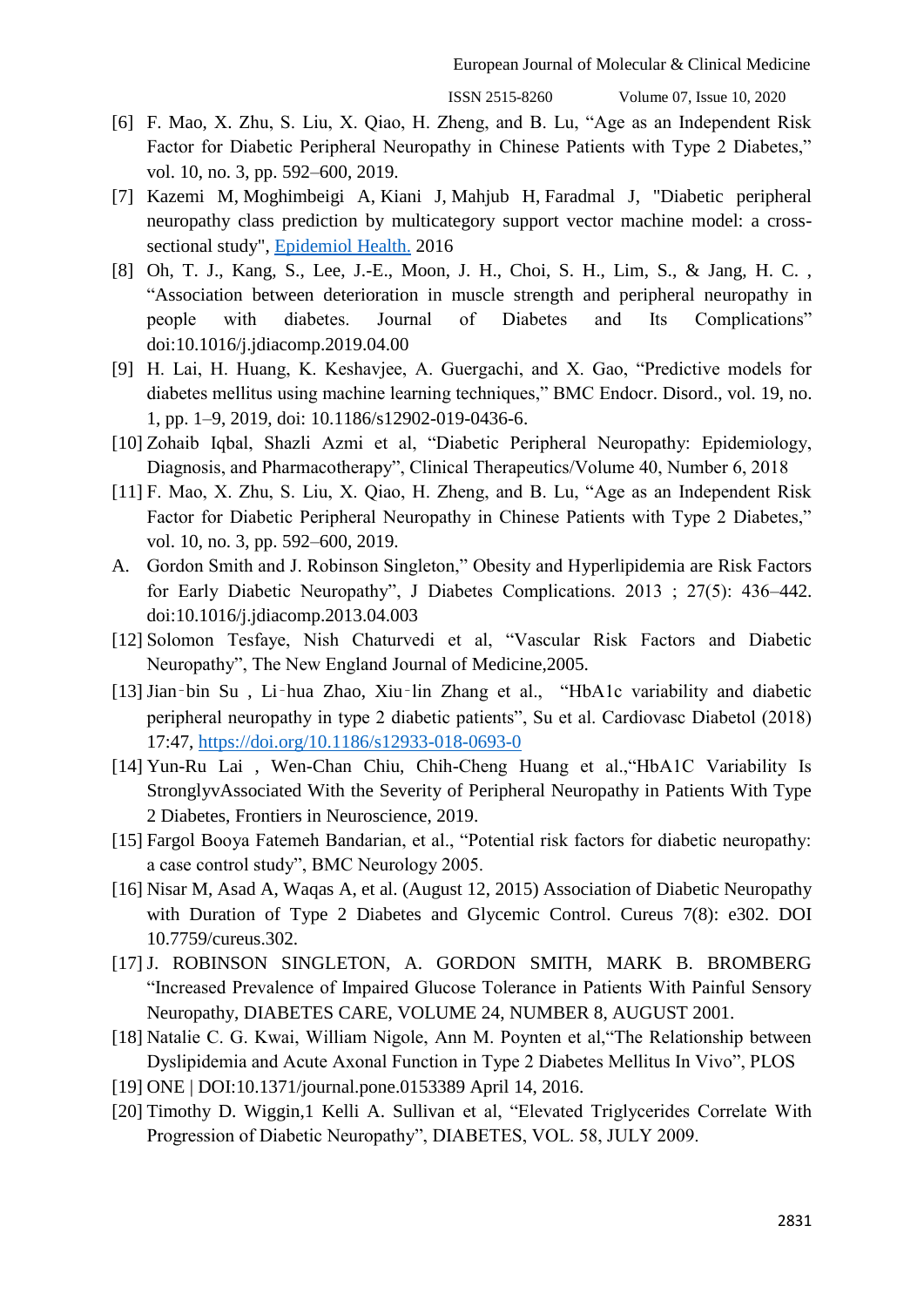- [21] B. A. Perkins, A. Dholasania, R. A. Buchanan and V. Bril, "Original Article: Complications Short-term metabolic change is associated with improvement in measures of diabetic neuropathy: a 1-year placebo cohort analysis", Diabetic Medicine 2010
- [22] Vincenza Spallone1," Blood Pressure Variability and Autonomic Dysfunction", MICROVASCULAR COMPLICATIONS—NEUROPATHY (R POP-BUSUI, SECTION EDITOR), Current Diabetes Reports, (2018) 18:137.
- [23] Joanna Wierzbowska, Robert Wierzbowski, Andrzej Stankiewicz, Brent Siesky, Alon Harris, "Cardiac autonomic dysfunction in patients with normal tension glaucoma: 24-h heart rate and blood pressure variability analysis", Br J Ophthalmol 2012;96:624e628. doi:10.1136/bjophthalmol-2011-300945.
- [24] Federica Di Gennaro, Cinzia D'Amato, Roberto Morganti, Carla Greco, Susanna Longo, Diana Corradini, Davide Lauro, Vincenza Spallone, "Morning blood pressure surge is associated with autonomic neuropathy and peripheral vascular disease in patients with diabetes", Journal of Human Hypertension, 2019.
- [25] Patrícia Carvalho Machado Aguiar, Marcus Vinícius Della Coletta, Jean Jorge Silva de Souza, "The Association of Dyslipidemia and Peripheral Diabetic Neuropathy: The Influence of Urea", Aguiar et al., Diabetes Case Rep 2016,1:2
- [26] Debahuti Mohapatra, Komaladevi Sampath Damodar, "Glycaemia Status, Lipid Profile and Renal Parameters in Progressive Diabetic Neuropathy", Journal of Clinical and Diagnostic Research. 2016 Sep, Vol-10(9): CC14-CC17
- [27] Prakash Babaliche, Rishit A. Nadpara, Arif Maldar," Association Between Estimated Glomerular Filtration Rate and Microvascular Complications in Type II Diabetes Mellitus Patients: A 1-Year Cross-Sectional Study, JOURNAL OF THE NATIONAL MEDICAL ASSOCIATION 2018.
- [28] Laura Mayeda, Ronit Katz et al, "Glucose time in range and peripheral neuropathy in type 2 diabetes mellitus and chronic kidney disease, BMJ Open Diab Res Care 2020;8:e000991. doi:10.1136/bmjdrc-2019-000991.
- [29] John I. Malone , "Diabetic Central Neuropathy: CNS Damage Related to Hyperglycemia‖, Diabetes 2016;65:355–357 | DOI: 10.2337/dbi15-0034
- [30] Maxim Dobretsov, Dmitry Romanovsky, Joseph R Stimers, "Early diabetic neuropathy: Triggers and mechanisms‖, World J Gastroenterol 2007 ; 13(2):175-191
- [31] BRENDA W.C. BONGAERTS, WOLFGANG RATHMANN et al, "Postchallenge Hyperglycemia Is Positively Associated With Diabetic Polyneuropathy", Diabetes Care 35:1891–1893, 2012
- [32] Reddemma Sandireddy, Veera Ganesh Yerra et al, "Neuroinflammation and Oxidative Stress in Diabetic Neuropathy: Futuristic Strategies Based on These Targets", International Journal of Endocrinology Volume 2014
- [33] P. K. Bariha, K. M. Tudu, Shiny Thomas Kujur," Correlation of microalbuminuria with neuropathy in type-II diabetes mellitus patients", International Journal of Advances in Medicine (2018)
- [34] Ahmad T, Ulhaq I, Mawani M, Islam N. Microalbuminuria in Type-2 Diabetes Mellitus; the tip of iceberg of diabetic complications. Pak J Med Sci. 2017;33(3):519-523. doi: <https://doi.org/10.12669/pjms.333.12537>